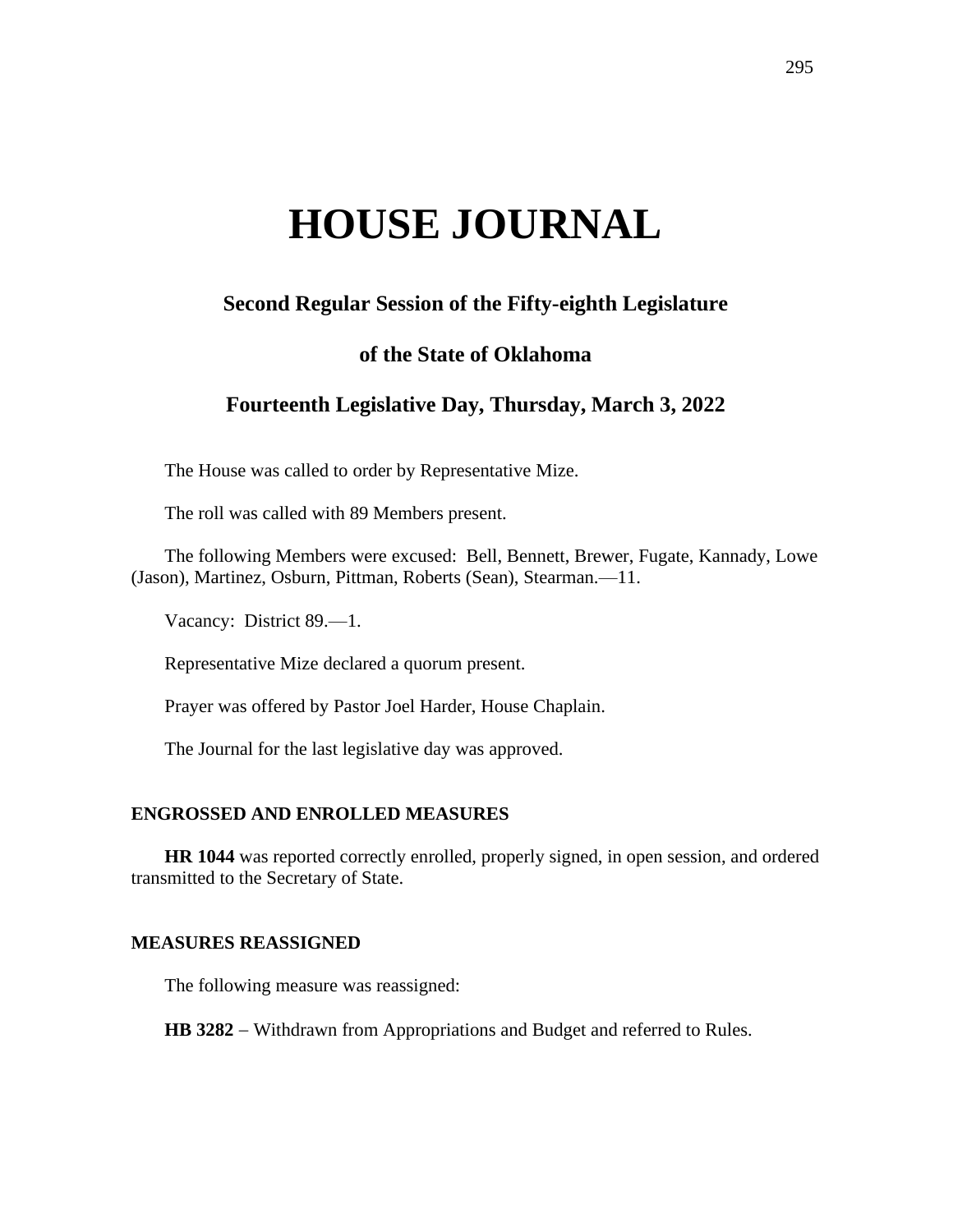#### **CHANGE IN AUTHORSHIP**

The following measures had a change in principal House author:

**HB 1611 -** Remove Representative Fetgatter as principal House author and substitute with Representative Bashore

**HB 1612 -** Remove Representative Fetgatter as principal House author and substitute with Representative Bashore

**HB 4281 -** Remove Representative Sneed as principal House author and substitute with Representative Dempsey

#### **COMMITTEE REPORTS**

The following were reported by the committees named, ordered printed and placed on the Calendar unless otherwise indicated:

DO PASS:

**HB 1611** − Rules, Coauthored by Representative(s) Fetgatter, and Authored by Senator Leewright (principal Senate author)

**HB 1612** − Rules, Coauthored by Representative(s) Fetgatter, and Authored by Senator Leewright (principal Senate author)

**HB 3243** − Rules, Authored by Senator Daniels (principal Senate author)

**HB 3294** − Criminal Justice and Corrections

**HB 3301** − Criminal Justice and Corrections

**HB 3302** − Criminal Justice and Corrections

**HB 3308** − Criminal Justice and Corrections

**HB 3335** − Government Modernization and Efficiency

**HB 3343** − Judiciary - Criminal

**HB 3444** − Appropriations and Budget, Coauthored by Representative(s) Fugate, and Authored by Senator Daniels (principal Senate author)

HB 3449 – Rules, Authored by Senator Daniels (principal Senate author)

**HB 3450** − Rules, Authored by Senator Daniels (principal Senate author)

**HB 3467** − Appropriations and Budget, Authored by Senator Rosino (principal Senate author)

**HB 3674** − Transportation

**HB 3720** − Appropriations and Budget, Coauthored by Representative(s) Bush, Waldron, Fugate, and Authored by Senator Weaver (principal Senate author)

**HB 3732** − Alcohol, Tobacco and Controlled Substances, Authored by Senator Coleman (principal Senate author)

**HB 3812** − Appropriations and Budget, Authored by Senator Stanley (principal Senate author)

**HB 3827** − Alcohol, Tobacco and Controlled Substances, Coauthored by Representative(s) Newton, Talley

**HB 3852** − Transportation, Authored by Senator Paxton (principal Senate author)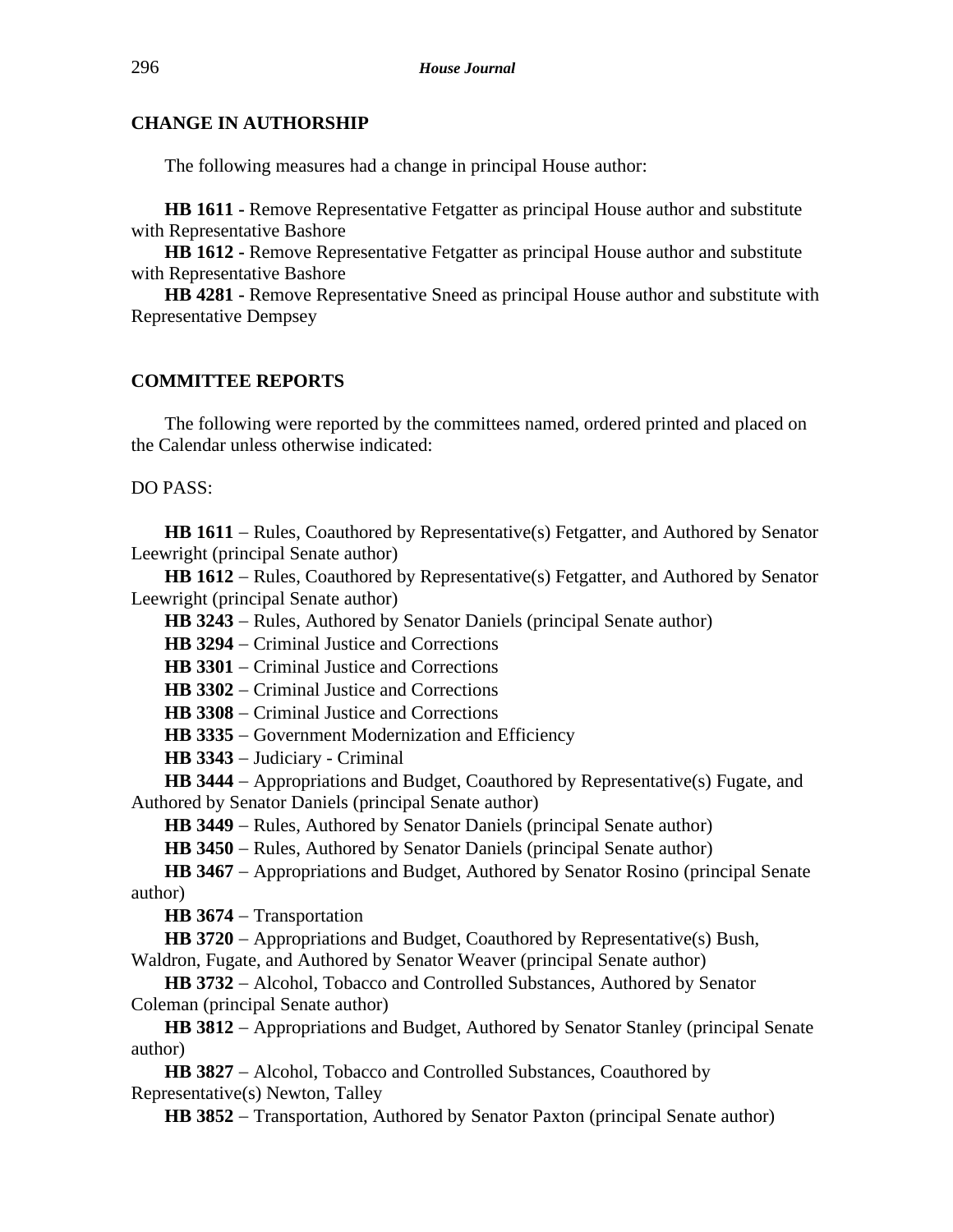**HB 3964** − Transportation, Coauthored by Representative(s) Luttrell

**HB 4017** − Criminal Justice and Corrections

**HB 4053** − Alcohol, Tobacco and Controlled Substances, Authored by Senator Coleman (principal Senate author)

**HB 4073** − Appropriations and Budget, Authored by Senator Hall (principal Senate author)

**HB 4096** − Transportation **HB 4281** − Wildlife **HB 4372** − Transportation **HJR 1039** − Rules **HJR 1048** − Rules, Coauthored by Representative(s) Olsen, Roberts (Sean) **HJR 1052** − Rules, Authored by Senator Quinn (principal Senate author) **HJR 1056** − Rules

DO PASS, As Amended:

**CS** for **HB 1229** − Rules, Authored by Senator McCortney (principal Senate author) **CS** for **HB 1358** − Rules

**CS** for **HB 1636** − Alcohol, Tobacco and Controlled Substances

**CS** for **HB 1800** − Appropriations and Budget, Coauthored by Representative(s) Fugate, Manger, and Authored by Senator Simpson (principal Senate author)

**CS** for **HB 2025** − Alcohol, Tobacco and Controlled Substances, Coauthored by Representative(s) Davis

**CS** for **HB 2036** − Alcohol, Tobacco and Controlled Substances, Authored by Senator Bergstrom (principal Senate author)

**CS** for **HB 2065** − Appropriations and Budget, Authored by Senator Weaver (principal Senate author)

**CS** for **HB 2067** − Rules

**CS** for **HB 2531** − Government Modernization and Efficiency

**CS** for **HB 2533** − Rules

**CS** for **HB 2627** − Rules

**CS** for **HB 2667** − Transportation, Coauthored by Representative(s) Luttrell, and Authored by Senator McCortney (principal Senate author)

**HB 3008** − Appropriations and Budget, Coauthored by Representative(s) Dollens, and Authored by Senator Coleman (principal Senate author)

**HB 3015** − Appropriations and Budget, Coauthored by Representative(s) Boatman **CS** for **HB 3019** − Alcohol, Tobacco and Controlled Substances, Coauthored by

Representative(s) Davis, and Authored by Senator Leewright (principal Senate author)

**HB 3026** − Appropriations and Budget, Authored by Senator Montgomery (principal Senate author)

**CS** for **HB 3054** − Transportation, Authored by Senator David (principal Senate author)

**CS** for **HB 3082** − Rules, Authored by Senator Montgomery (principal Senate author) **CS** for **HB 3124** − Rules, Authored by Senator Quinn (principal Senate author)

**CS** for **HB 3133** − Appropriations and Budget, Authored by Senator Howard (principal Senate author)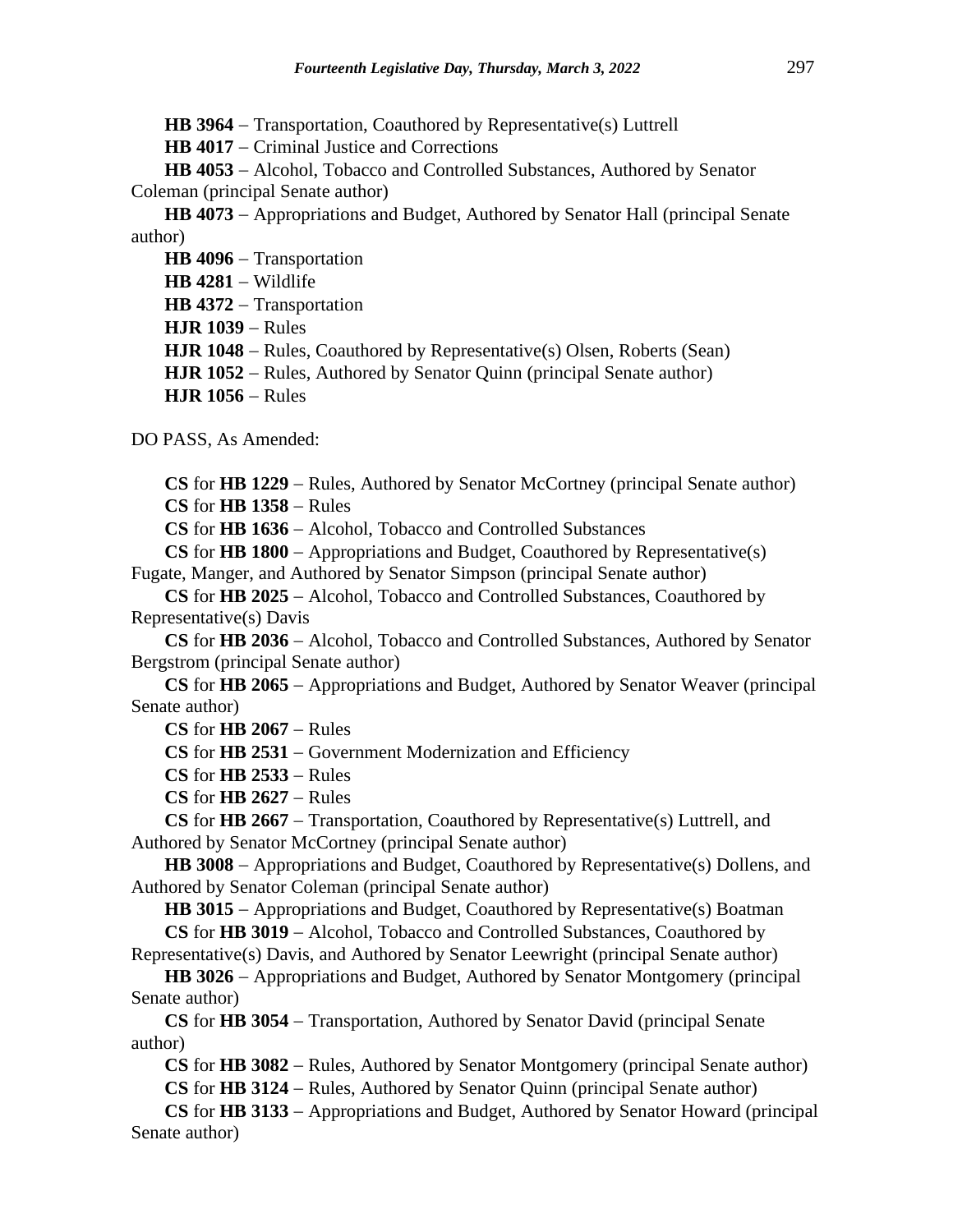**CS** for **HB 3166** − Appropriations and Budget, Coauthored by Representative(s) Pae, Phillips, and Authored by Senator Pederson (principal Senate author)

**CS** for **HB 3196** − Appropriations and Budget, Authored by Senator Daniels (principal Senate author)

**CS** for **HB 3205** − Criminal Justice and Corrections, Coauthored by Representative(s) Williams

**CS** for **HB 3208** − Alcohol, Tobacco and Controlled Substances, Authored by Senator Paxton (principal Senate author)

**CS** for **HB 3286** − Criminal Justice and Corrections, Coauthored by Representative(s) Humphrey, Pae

**CS** for **HB 3315** − Alcohol, Tobacco and Controlled Substances

**CS** for **HB 3320** − Appropriations and Budget, Authored by Senator Stanley (principal Senate author)

**CS** for **HB 3347** − Appropriations and Budget, Authored by Senator Rogers (principal Senate author)

**CS** for **HB 3349** − Rules

**CS** for **HB 3350** − Rules

**CS** for **HB 3353** − Rules, Coauthored by Representative(s) Phillips

**CS** for **HB 3359** − Rules

**CS** for **HB 3383** − Criminal Justice and Corrections, Authored by Senator Daniels (principal Senate author)

**HB 3418** − Appropriations and Budget, Authored by Senator Montgomery (principal Senate author)

**CS** for **HB 3422** − Appropriations and Budget, Authored by Senator Thompson (principal Senate author)

**HB 3468** − Appropriations and Budget, Authored by Senator Rosino (principal Senate author)

**CS** for **HB 3498** − Appropriations and Budget, Coauthored by Representative(s) Phillips, and Authored by Senator Montgomery (principal Senate author)

**CS** for **HB 3564** − Appropriations and Budget, Coauthored by Representative(s) Fugate, and Authored by Senator Pemberton (principal Senate author)

**CS** for **HB 3609** − Rules

**CS** for **HB 3634** − Alcohol, Tobacco and Controlled Substances, Coauthored by Representative(s) Davis, and Authored by Senator Rogers (principal Senate author)

**CS** for **HB 3641** − Alcohol, Tobacco and Controlled Substances, Coauthored by Representative(s) Humphrey, and Authored by Senator Coleman (principal Senate author)

**CS** for **HB 3648** − Judiciary - Criminal, Authored by Senator Weaver (principal Senate author)

**CS** for **HB 3669** − Appropriations and Budget, Authored by Senator Bullard (principal Senate author)

HB 3671 – Appropriations and Budget, Authored by Senator Montgomery (principal Senate author)

**CS** for **HB 3675** − Appropriations and Budget, Authored by Senator Bullard (principal Senate author)

**HB 3687** − Appropriations and Budget, Authored by Senator Daniels (principal Senate author)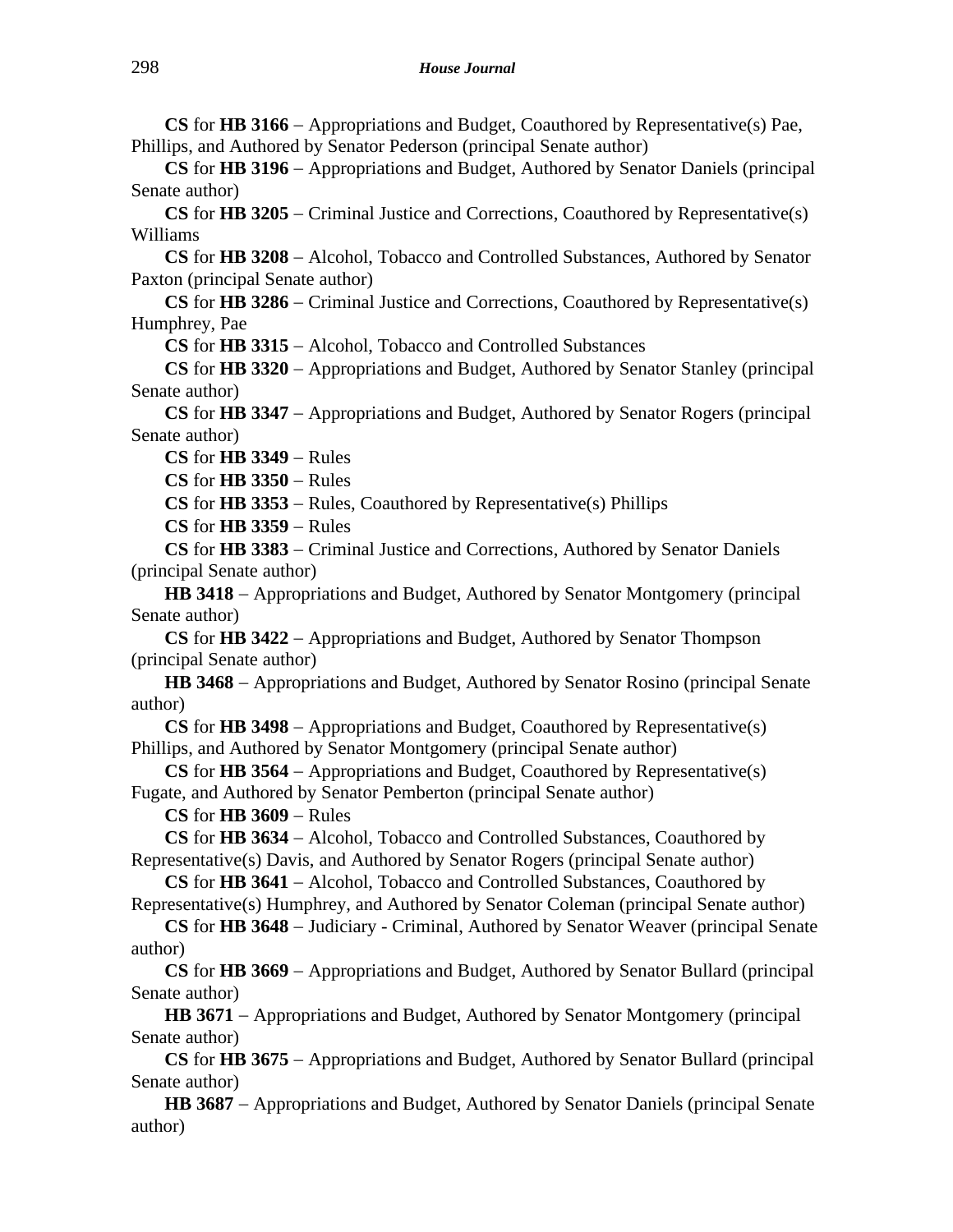**HB 3688** − Appropriations and Budget, Authored by Senator Coleman (principal Senate author)

**CS** for **HB 3692** − Appropriations and Budget, Authored by Senator Garvin (principal Senate author)

HB 3693 – Appropriations and Budget, Coauthored by Representative(s) Boles, and Authored by Senator Daniels (principal Senate author)

**CS** for **HB 3718** − Criminal Justice and Corrections

**CS** for **HB 3734** − Alcohol, Tobacco and Controlled Substances, Coauthored by Representative(s) Davis, and Authored by Senator Rogers (principal Senate author)

**CS** for **HB 3747** − Criminal Justice and Corrections

**CS** for **HB 3752** − Alcohol, Tobacco and Controlled Substances, Authored by Senator Leewright (principal Senate author)

**CS** for **HB 3813** − Alcohol, Tobacco and Controlled Substances, Authored by Senator Weaver (principal Senate author)

**CS** for **HB 3835** − Rules, Coauthored by Representative(s) Newton

**CS** for **HB 3850** − Appropriations and Budget, Authored by Senator Montgomery (principal Senate author)

**CS** for **HB 3856** − Alcohol, Tobacco and Controlled Substances, Authored by Senator Coleman (principal Senate author)

**CS** for **HB 3859** − Alcohol, Tobacco and Controlled Substances, Authored by Senator Coleman (principal Senate author)

**CS** for **HB 3884** − Rules

**CS** for **HB 3891** − Alcohol, Tobacco and Controlled Substances, Coauthored by Representative(s) Grego, and Authored by Senator Weaver (principal Senate author)

**CS** for **HB 3916** − Rules, Coauthored by Representative(s) Pfeiffer

**CS** for **HB 3924** − Rules

**CS** for **HB 3929** − Rules

**CS** for **HB 3971** − Alcohol, Tobacco and Controlled Substances

**CS** for **HB 4055** − Alcohol, Tobacco and Controlled Substances, Coauthored by Representative(s) Davis

**CS** for **HB 4056** − Alcohol, Tobacco and Controlled Substances, Coauthored by Representative(s) Davis

**CS** for **HB 4084** − Rules

**CS** for **HB 4085** − Appropriations and Budget, Coauthored by Representative(s) Dempsey, and Authored by Senator Howard (principal Senate author)

**CS** for **HB 4101** − Transportation, Authored by Senator Standridge (principal Senate author)

**CS** for **HB 4105** − Transportation, Authored by Senator Standridge (principal Senate author)

**CS** for **HB 4106** − Appropriations and Budget, Authored by Senator Pemberton (principal Senate author)

**HB 4109** − Appropriations and Budget, Authored by Senator Haste (principal Senate author)

**CS** for **HB 4118** − Appropriations and Budget, Coauthored by Representative(s) Smith, Boles, Humphrey, Burns, and Authored by Senator Taylor (principal Senate author)

**CS** for **HB 4121** − Government Modernization and Efficiency